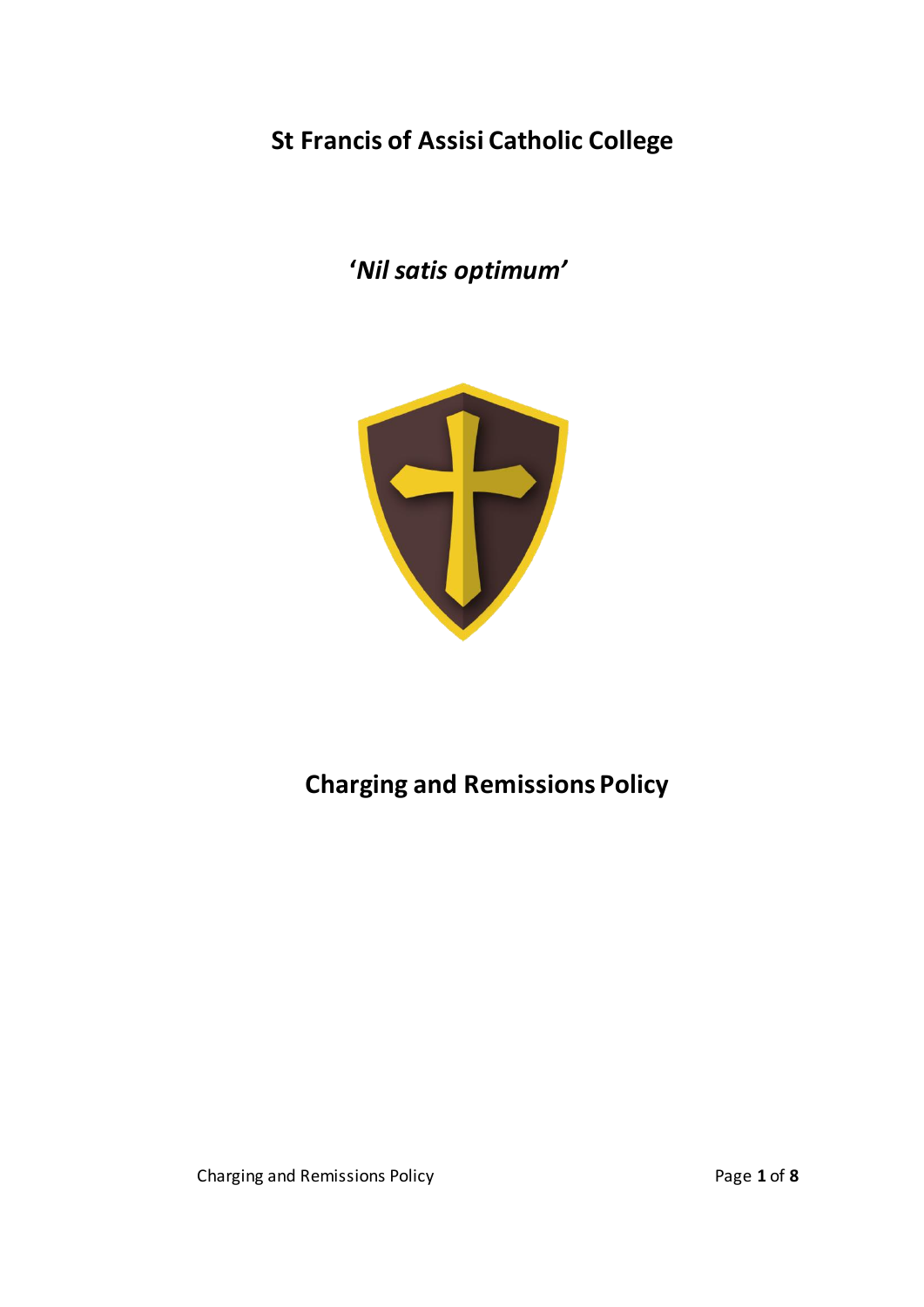# **Control Sheet**

| <b>Version number</b>        | $01 -$ New Policy                                                              |  |
|------------------------------|--------------------------------------------------------------------------------|--|
| Original date approved       | $N/A$ – New Policy                                                             |  |
| <b>Current date approved</b> | Expected date for approval following consultation 20 <sup>th</sup> May 2021    |  |
| <b>Approved by</b>           | To be approved by Governors' Curriculum Committee 20 <sup>th</sup> May<br>2021 |  |
| <b>Date of next review</b>   | May 2024                                                                       |  |
| <b>Status</b>                | Approved                                                                       |  |
| <b>Policy owner</b>          | <b>Business Manager</b>                                                        |  |
| <b>Policy location</b>       | Staff Shared Area                                                              |  |
| <b>Target group</b>          | Staff, pupils and parents                                                      |  |
| <b>Consultation period</b>   | College Union Representatives and Staff                                        |  |

| <b>Document History:</b> |                   |               |                          |  |  |  |
|--------------------------|-------------------|---------------|--------------------------|--|--|--|
| <b>Version</b>           | Date of<br>review | <b>Author</b> | <b>Note of revisions</b> |  |  |  |
|                          |                   |               |                          |  |  |  |
|                          |                   |               |                          |  |  |  |
|                          |                   |               |                          |  |  |  |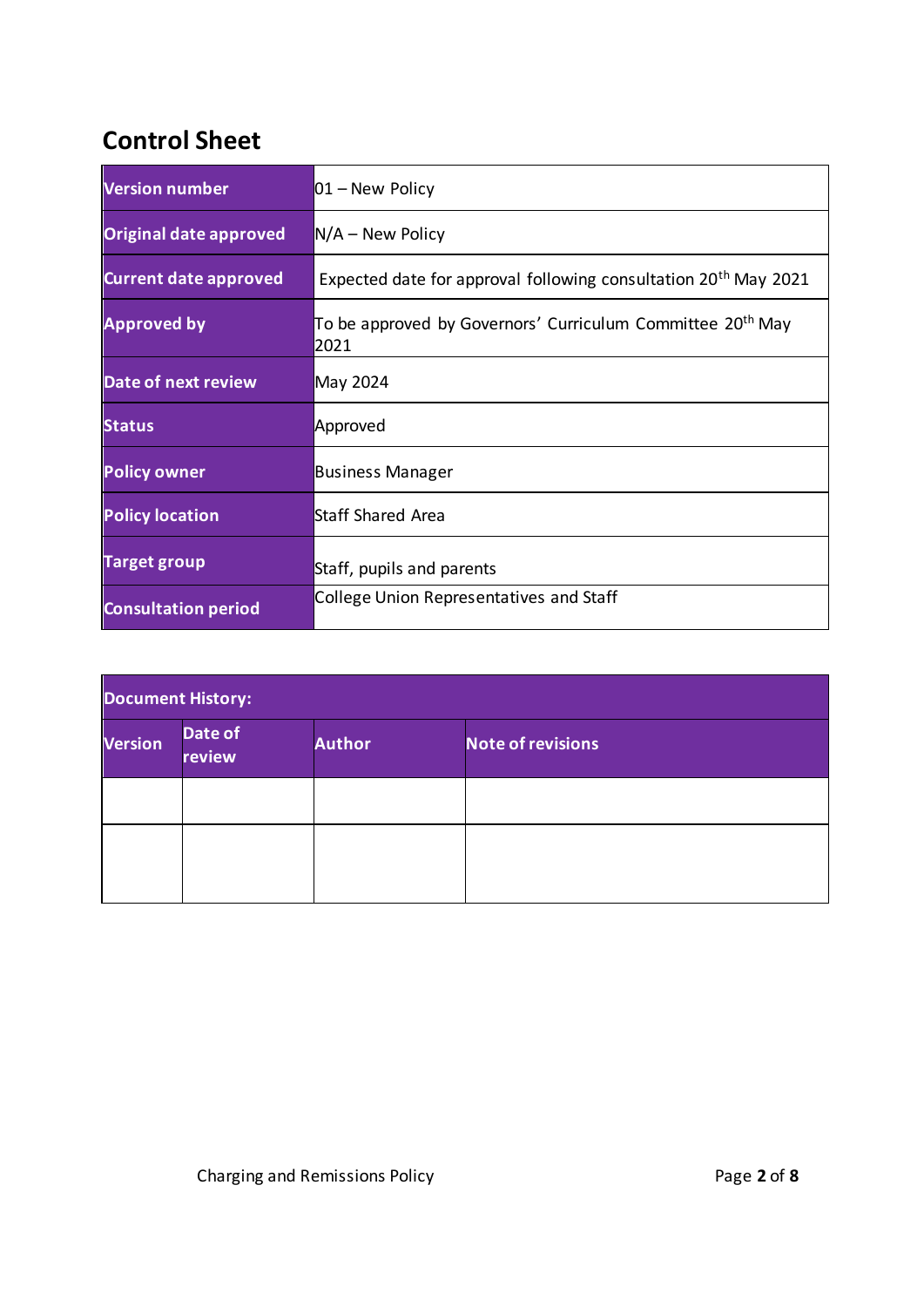|           | <b>Associated documents:</b>              |                                                                                  |  |  |  |
|-----------|-------------------------------------------|----------------------------------------------------------------------------------|--|--|--|
|           | <b>College Policies</b>                   |                                                                                  |  |  |  |
|           | Curriculum                                |                                                                                  |  |  |  |
|           | Equality, Diversity and Inclusion         |                                                                                  |  |  |  |
|           | Examinations                              |                                                                                  |  |  |  |
| $\bullet$ | <b>Complaints Procedure</b>               |                                                                                  |  |  |  |
|           | Whistleblowing                            |                                                                                  |  |  |  |
| Links to: |                                           |                                                                                  |  |  |  |
|           | <b>Statutory guidance</b>                 |                                                                                  |  |  |  |
|           | <b>Education Act 1996</b>                 |                                                                                  |  |  |  |
|           |                                           | Education (School Sessions and Charges and Remissions Policies) Regulations 1999 |  |  |  |
|           | Non-statutory guidance                    |                                                                                  |  |  |  |
|           | <b>DfE Charging for School Activities</b> |                                                                                  |  |  |  |

# **Contents**

| <b>Contents</b>                                                   |   |
|-------------------------------------------------------------------|---|
| 1. Policy statement.                                              | 3 |
| 2. What cannot be charged for.                                    | 4 |
| 3. Voluntary contributions.                                       | 4 |
| 4. What can be charged for and voluntary contributions requested? | 4 |
| 5. Permitted charges for educational visits and activities.       | 5 |
| Costs to the College used in calculating charges.<br>6.           | 5 |
| Refunding charges.<br>7.                                          | 6 |
| 8. Remission of charges.                                          | 6 |
| 9. Fundraising and sponsorship.                                   | 6 |
| 10. Letting of the College site and premises.                     | 6 |
| 11. Complaints.                                                   |   |
| 12. Policy review.                                                | 7 |

# **1. Policy statement**

For the purposes of this document the term 'parent' is taken to include any parent, carer or person with parental responsibility for a pupil.

Legislation restricts the types of activity schools are allowed to charge parents and pupils for. Whilst adhering to the Law, St Francis of Assisi Catholic College (referred to forthwith as 'the College') will always try to:

- Make activities accessible to all pupils regardless of family income.
- Encourage and promote external activities which give added value to the curriculum.
- Respond to the wide variations in family income while not placing additional unexpected burdens on the College budget.

# **2. What cannot be charged for**

The general principle that no charge can be made for education in school hours (excluding the midday break) in maintained schools is set out in the [Education Act 1996](https://www.legislation.gov.uk/ukpga/1996/56/contents)*.* The relevant regulation is th[e Education](https://www.legislation.gov.uk/uksi/1999/2255/contents/made) 

Charging and Remissions Policy Page **3** of **8**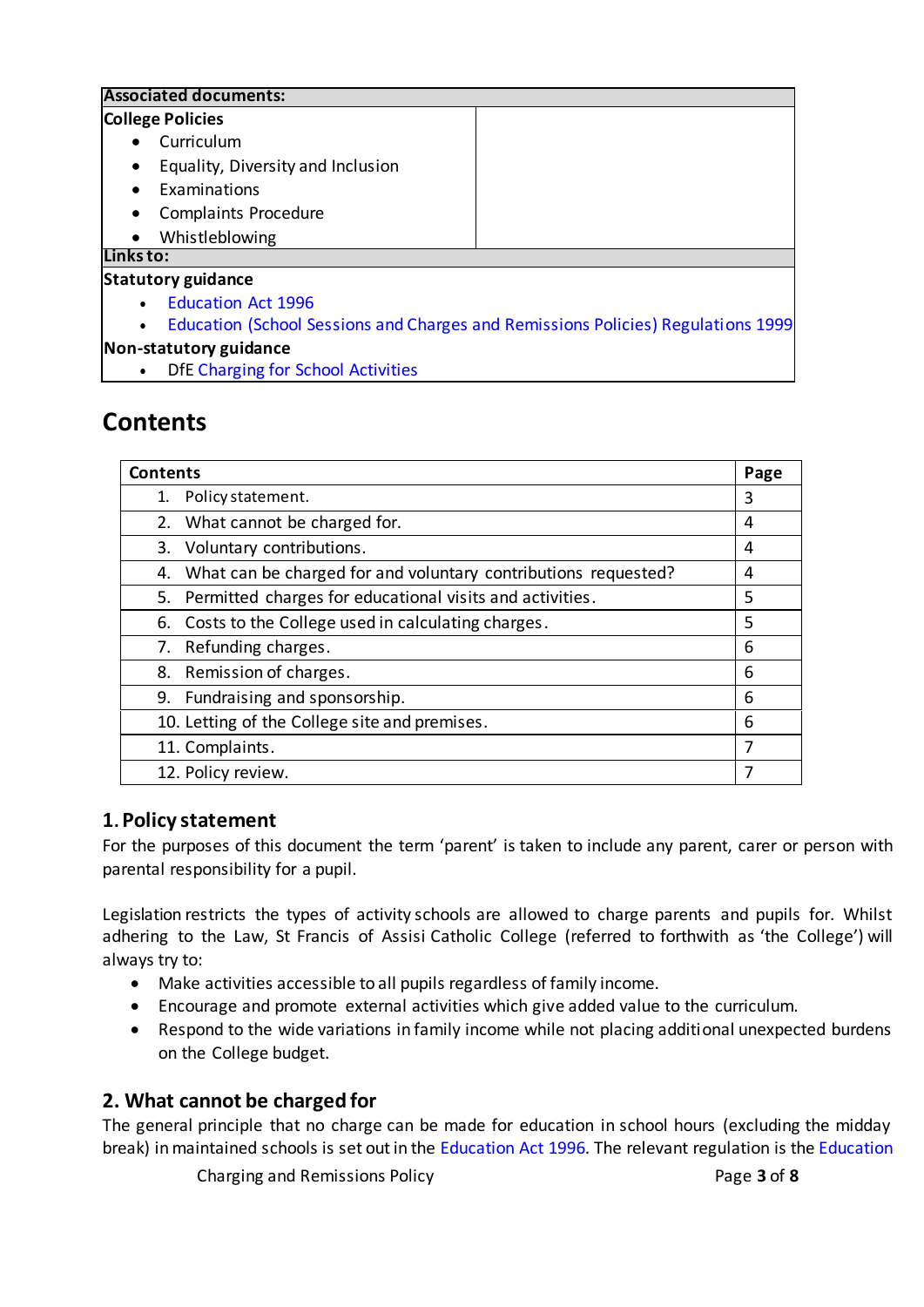[\(School Sessions and Charges and Remissions Policies\)](https://www.legislation.gov.uk/uksi/1999/2255/contents/made) Regulations 1999. Non statutory guidance from the DfE is given in [Charging for School Activities.](https://www.gov.uk/government/publications/charging-for-school-activities)

No charge can be made for any books, materials, instruments, equipment or transport for use in connection with education if the education is:

- Within normal College hours.
- For the National Curriculum programme out-of-College hours.
- For statutory religious education.
- For a prescribed public examination prepared for by the College.

Where education is provided outside of College hours no charge shall be made provided it is required as part of the curriculum or syllabus.

From time-to-time, the College may invite parents to make a voluntary contribution to allow it to offer activities or experiences which otherwise might not be possible. This might include activities taking place in College time, which form part of the curriculum or an examination syllabus. However, the child of any parent who is unable to make a voluntary contribution will not be prevented from participating in an activity which takes place during College time if the activity goes ahead.

No charge can be made for admission to the College except when it is provided for:

- Part time education for persons over compulsory school age.
- Full time education for persons over compulsory school age.

No charge can be made for entry to a public examination on the Secretary of State's prescribed list, except where the pupil without good reason fails to attend or meet the requirements of the examination in which case the College may seek to recover the cost from the pupil's parents.

#### **3. Voluntary contributions**

Parents may volunteer to pay for any educational activity, and the College may request voluntary contributions for these both within and outside of normal College hours. However, no pupil will be excluded from them where the parent has not paid the contribution.

#### **4. What can be charged for and voluntary contributions requested?**

#### **Finished Products**

Where parents have expressed a wish in advance to have a finished product made at College (e.g. in design and technology or art lessons) a charge can be made at cost price. Parents must be informed of the charge for the product in advance.

#### **Permitted Charges**

Any charge in respect of an optional or extra activity may require parental agreement and willingness to meet the charges. Parents should be aware that it may not be possible for the College to provide the activity if insufficient contributions are received.

The following are classed as permitted charges, but any charge will not exceed the cost of the provision and parents must, in advance, agree to their child receiving it and also be made

Charging and Remissions Policy Page **4** of **8**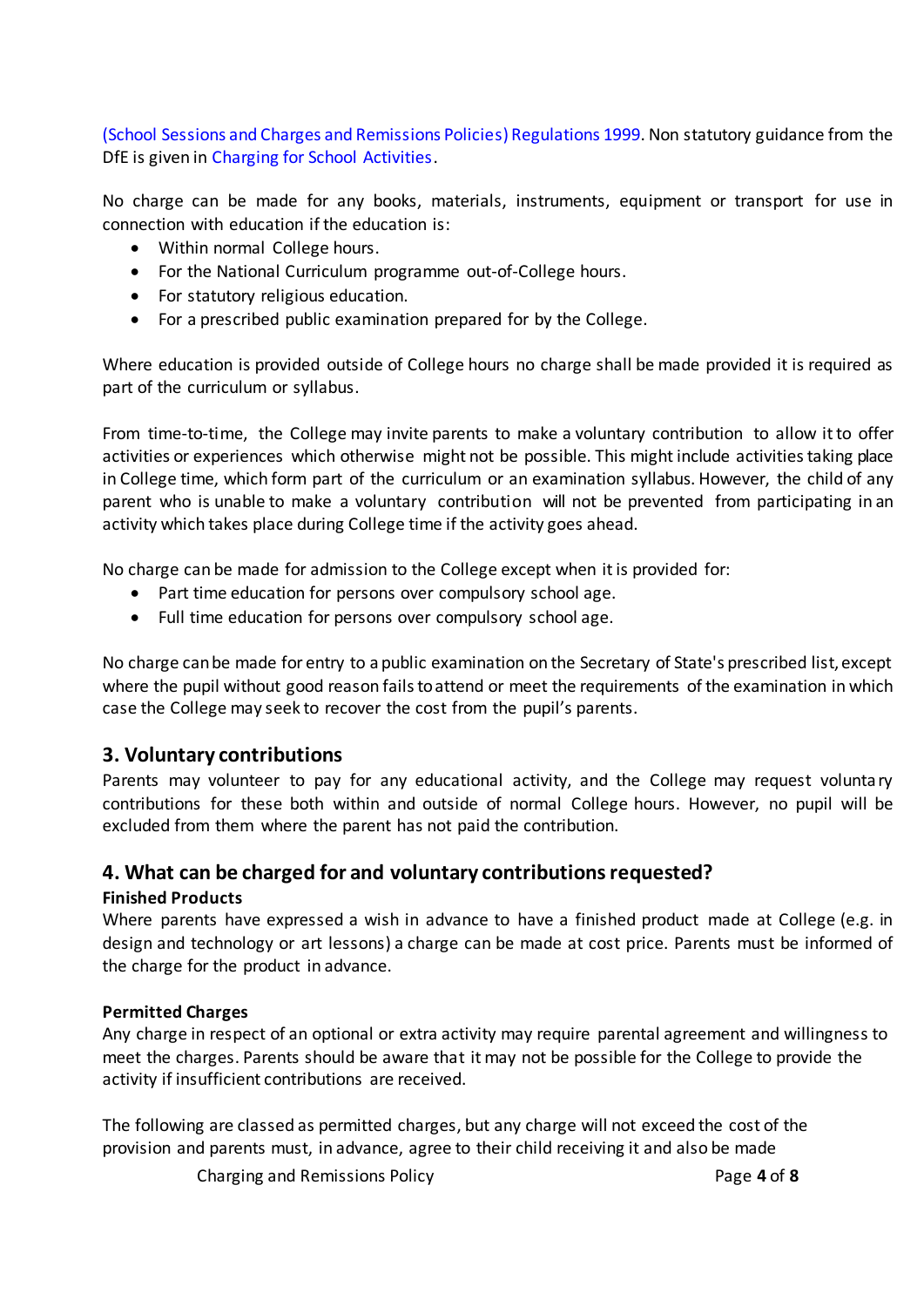aware of the charge:

- Costs of lost and destroyed College property and breakages;
- Any costs associated with individual tuition in the playing of musical instruments whether in or out of College hours, unless it is provided as part of a syllabus for a prescribed public examination or is required by the National Curriculum.
- Education provided out of College hours that is not part of the National Curriculum, not part of a syllabus of a prescribed public examination for which the child is being prepared or not part of religious education.
- The cost of entering a pupil for a public examination not on the Secretary of State's prescribed list, and the cost for preparing the pupil for such an examination out of College hours.
- The cost of preparing and entering a pupil for a public examination which is not part of the National Curriculum and/or provided as part of the College curriculum.
- Re-sits of prescribed public examinations where no further preparation has been provided by the College.
- Examination entries for an exam the College is not preparing the child for.
- Transport, where this is not required for bringing or taking a child to or from education, to and from home to any activity not provided by, but permitted by, the College, the Diocese or a local authority, for example the main work experience.

## **5. Permitted chargesfor educational visits and activities**

Charges may be made for board and lodging on educational visits and activities; when calculating any charges, the College will take into account the following:

- Parents who qualify for prescribed benefits and allowances or whose children are entitled to receive free school meals will be entitled to a remission of the charges.
- Non-residential activities: If 50% or more is spent on an activity in College time (including travelling time, but excluding midday breaks), the whole activity is deemed to be inside College time and will be charged for.
- Residential activities: The number of half-days is counted (a half-day being any 12-hour period ending at either noon or midnight). If the number of days and half-days spent on the activity is greater than the number of College sessions (morning and afternoon sessions) that a pupil would spend on a normal College day, the activity is deemed to take place outside College hours and vice-versa. Travelling time is included in the time calculation.
- When a departure or return time splits a half-day then all the half-day counts if more than 50% of the half-day is used for the activity.

# **6. Costs to the College used in calculating charges**

The College may include the following costs in its calculation of the charges:

- Any materials or equipment.
- Staffing costs, including where staff are specifically contracted for an activity referred to in section 4 above.

The charge will not exceed the total cost of provision and will not include any subsidy to parents who are unable or unwilling to pay or supply cover where the activity is partly in College hours.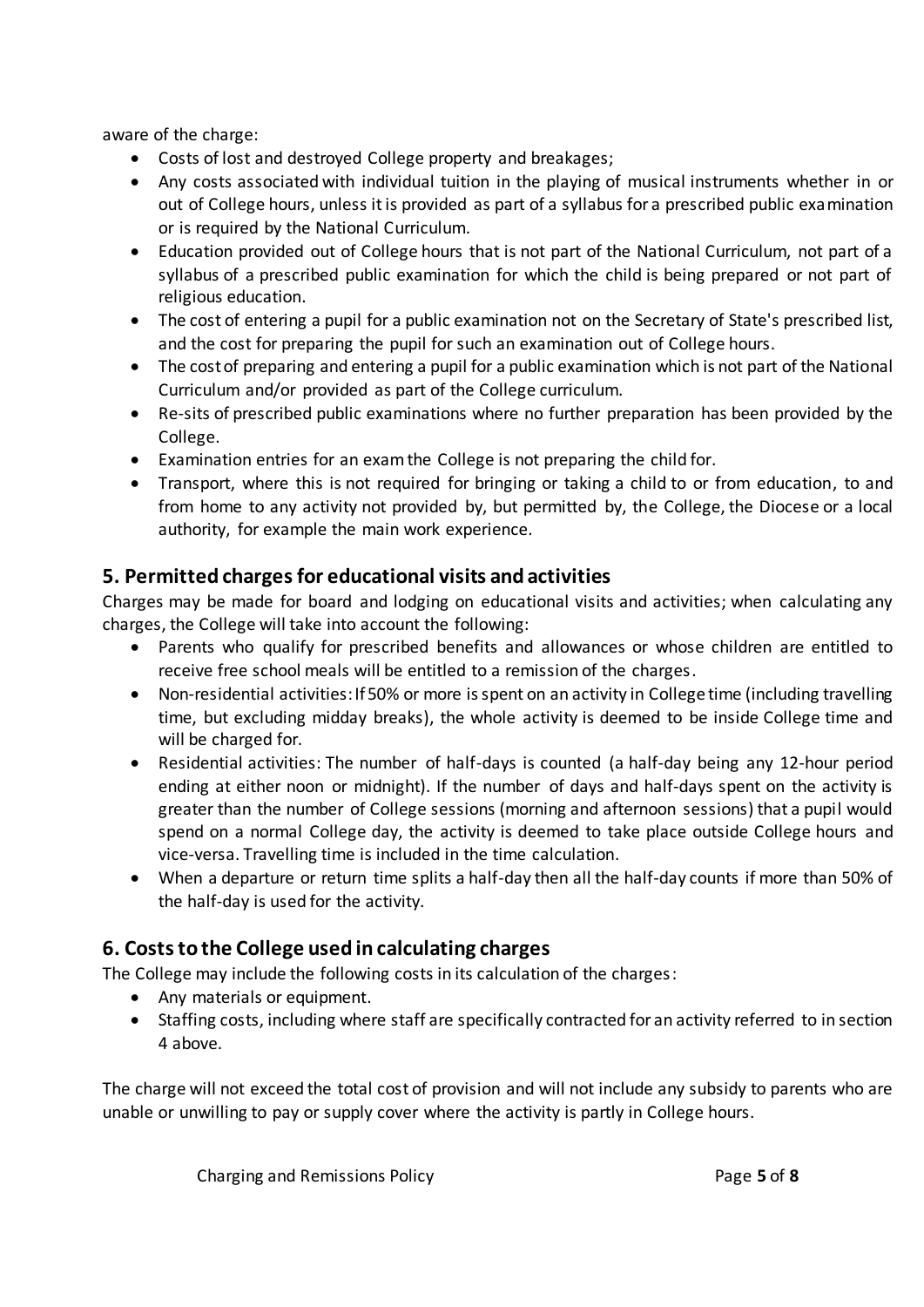### **7. Refunding charges**

#### Visits and activities

If the income exceeds the actual costs, the College will refund any surplus of £5 or more per pupil who contributed to the activity. Any amount below this will be transferred to the College's Discretionary Grants Fund.

#### **Arrangements for surpluses not refunded**

Any surpluses not refunded will be transferred to the Discretionary Grants Fund and used to support access to activities covered under this Policy for those pupils whose families are experiencing financial hardship.

### **8. Remission of charges**

The College believes that all pupils should have the opportunity to gain fully from the experiences it may offer; it also recognises the real and persistent difficulties faced by some families on low incomes or who may be facing financial hardship in meeting the cost for their children of the activities described in this Policy. Therefore:

- Parents who qualify for prescribed benefits and allowances or whose children are entitled to receive free school meals will be entitled to a remission of the charges.
- Parents who find themselves in financial difficulties may apply in confidence to request consideration from the College for financial support.

Any remission of charges in part or in full will be authorised by the Head Teacher or their Nominated Officer.

#### **9. Fundraising and sponsorship**

General fundraising and sponsorship from a variety of sources may be permitted by the College to raise funds to allow the activities described in this Policy to take place. Any fundraising activity must be authorised by the Head Teacher or their Nominated Officer and make its purpose clear to those who may wish to contribute.

### **10. Letting of the College site and premises**

Charges will be made for the use of any of the College's facilities which form part of its site or premises by private individuals or external organisations at an appropriately determined rate. Lettings will only be permitted where they are not needed for the purpose of education during that time and under no circumstances will lettings be subsidised from resources provided for the education of pupils.

Hirers will need to demonstrate that they have adequate insurance or provision for compensating the College for any damage they cause and for conducting the relevant activity. They must also leave the facilities in a clean and tidy state, otherwise additional fees may be charged or notice given to terminate the agreement.

Any letting of the College site and premises must be authorised by the Head Teacher or their Nominated Officer and subject to an appropriate agreement.

Charging and Remissions Policy Page **6** of **8**